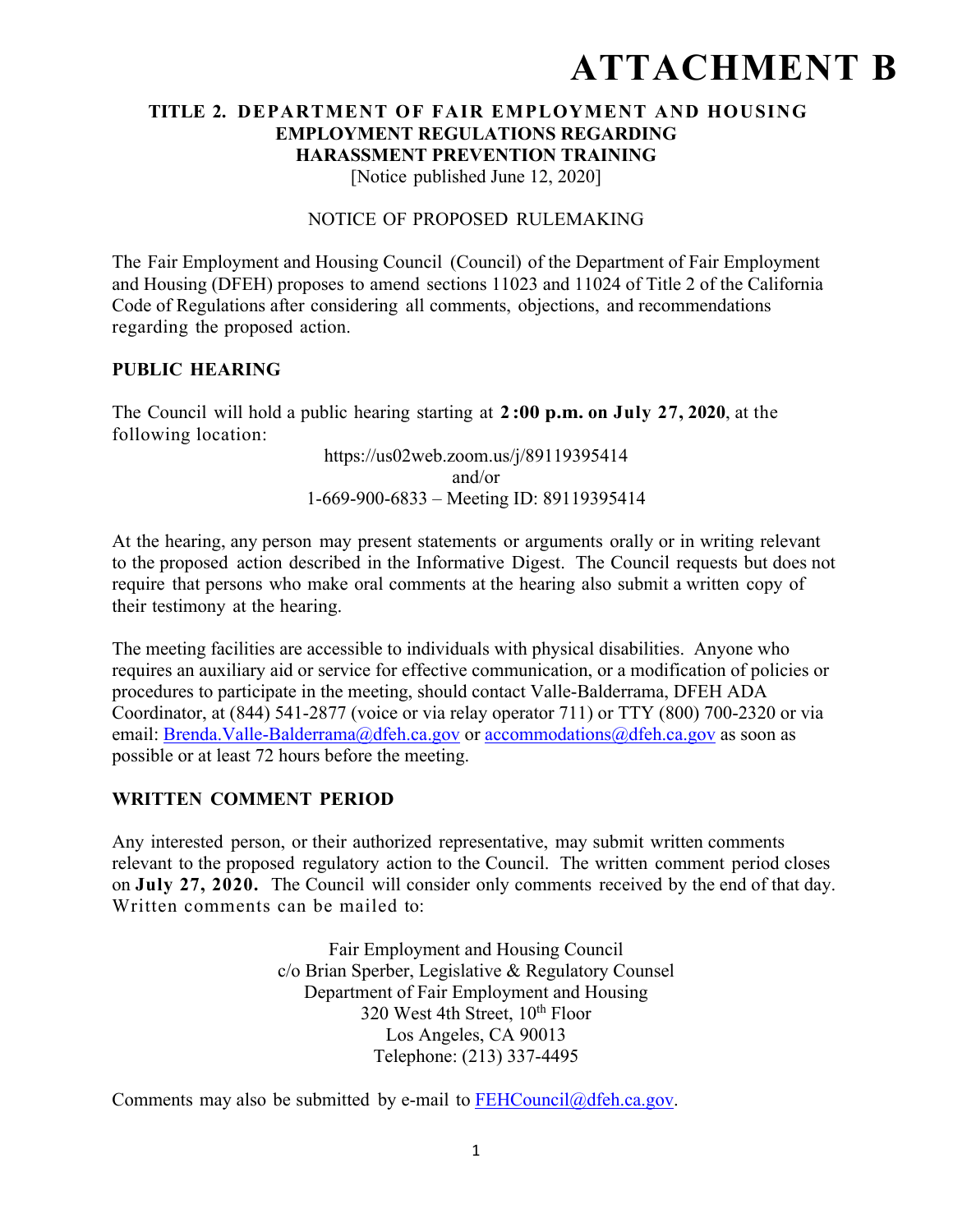## **AUTHORITY AND REFERENCE**

Government Code section 12935(a) authorizes the Council to adopt these proposed regulations. The proposed regulations implement, interpret, and make specific section 12900 et seq. of the Government Code.

#### **INFORMATIVE DIGEST/ POLICY STATEMENT OVERVIEW**

This rulemaking action clarifies, makes specific, and supplements existing state regulations interpreting the Fair Employment and Housing Act ("FEHA") set forth in Government Code section 12900 et seq. In compliance with the Administrative Procedure Act, the Council proposes to adopt these rules as duly noticed, vetted, and authorized regulations. The overall objective of the proposed regulations is to incorporate and clarify new harassment training requirements that come from three bills. This action has the specific benefit of clarifying potentially misunderstood areas of the law, in turn reducing litigation costs and court overcrowding. Ultimately, the proposed action furthers the mission of the DFEH by protecting Californians from employment discrimination and harassment.

As it relates to harassment prevention training, SB 1343 (Stats. 2018, ch. 956) amended the Fair Employment and Housing Act to require that all employers of 5 or more employees provide one hour of sexual harassment, harassment based on gender and abusive conduct prevention training to non-managerial employees and two hours of sexual harassment, harassment based on gender and abusive conduct prevention training to managerial employees once every two years. Previously, only supervisors of employers with 50 or more employees needed to be trained, which is what the regulations currently reflect. SB 778 (Stats. 2019, ch. 215) clarified when employees need to be trained and SB 530 (Stats. 2019, ch. 722) created an additional set of rules for workers subject to a multiemployer collective bargaining agreement in the construction industry.

The proposed amendments to the Council's regulations specifically do the following: (1) add SB 1343's mandate regarding who needs to be trained; (2) add SB 778's mandate about when employees need to trained; (3) clarify the rules as they relate to employees that are minors; (4) clarify the rules as they relate to seasonal or temporary employees; (5) clarify the rules as they relate to migrant and seasonal agricultural workers; and (6) clarify the rules as they relate to workers subject to a multiemployer collective bargaining agreement in the construction industry.

The Council has determined that the proposed amendments are not inconsistent or incompatible with existing regulations. After conducting a review for any regulations that would relate to or affect this area, the Council has concluded that these are the only regulations that concern the Fair Employment and Housing Act.

# **DISCLOSURES REGARDING THE PROPOSED ACTION**

*The Council has made the following initial determinations:* 

#### **Mandate on local agencies and school districts**: None.

**Cost or savings to any state agency**: No additional costs or savings beyond those imposed by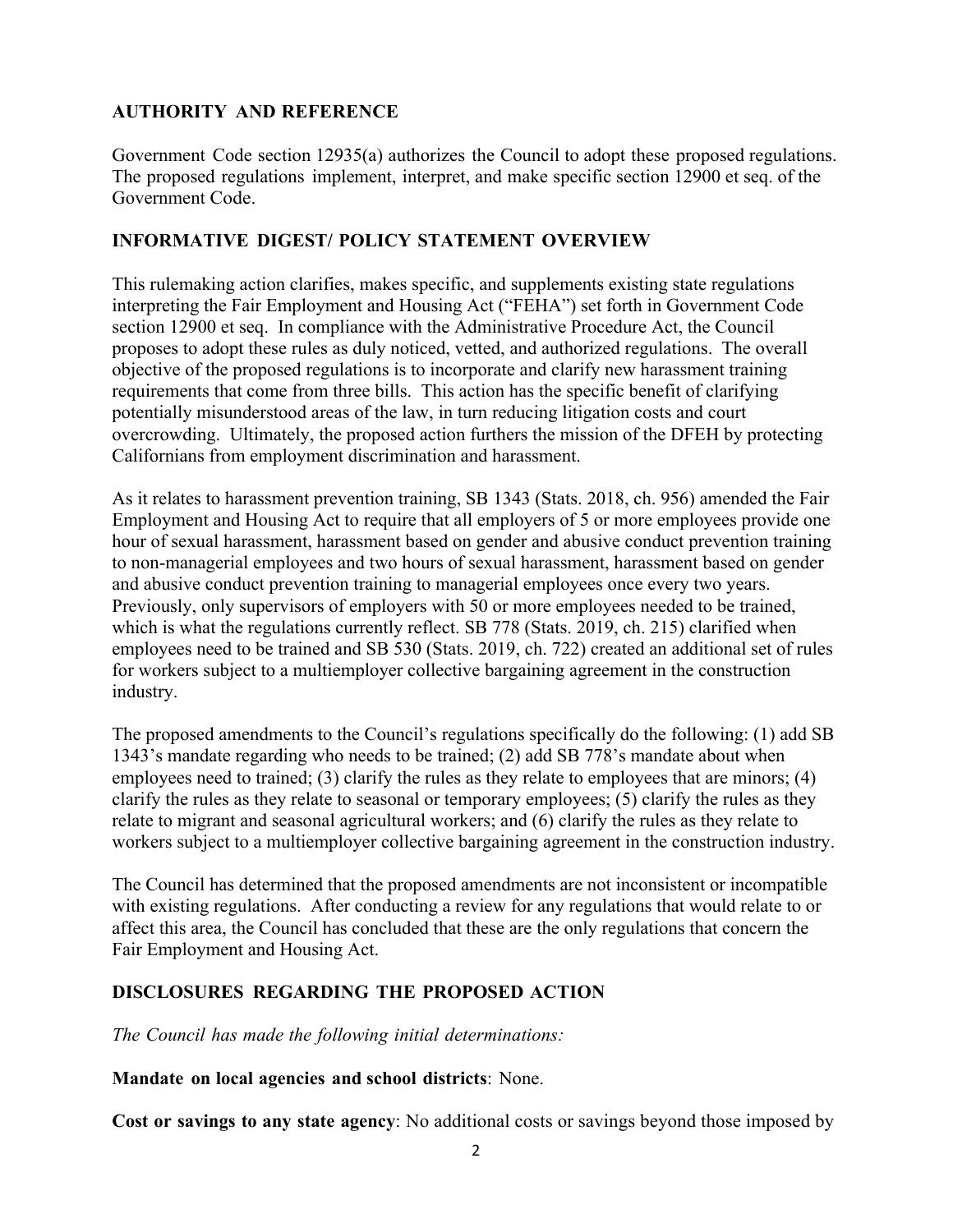existing law.

**Cost to any local agency or school district, which must be reimbursed in accordance with Government Code sections 17500 through 17630**: None.

**Other nondiscretionary cost or savings imposed on local agencies**: No additional costs or savings beyond those imposed by existing law.

**Cost or savings in federal funding to the state**: None.

**Cost impacts on a representative private person or businesses**: No additional costs or savings beyond those imposed by existing law. Therefore, the agency is not aware of any cost impacts that a representative private person or business would necessarily incur in reasonable compliance with the proposed action.

**Results of the economic impact assessment/analysis**: The Council anticipates that the adoption of the regulations will not impact the creation or elimination of jobs within the state, the creation of new businesses or the elimination of existing businesses within the state, or the expansion of businesses currently doing business within the state. To the contrary, adoption of the proposed amendments is anticipated to benefit the health and welfare of California residents and businesses and improve worker safety by clarifying and streamlining the operation of the law, making it easier for employees and employers to understand their rights and obligations, and reducing litigation costs for businesses. These regulations would not affect the environment.

#### **Statewide adverse economic impact directly affecting businesses and individuals**:

The Council has made an initial determination that the proposed action will not have a significant statewide adverse economic impact directly affecting businesses, including the ability of California businesses to compete with businesses in other states.

#### **Significant effect on housing costs**: None.

**Small Business Determination**: The Council anticipates that the regulations will not create additional costs or savings beyond those imposed by existing regulations. Similarly, the Council has determined that there is no impact on small businesses as a result of this proposed action because these regulations primarily serve to clarify existing law.

**Business Report**: The Council has determined that the proposed regulations do not require a report to be made.

# **CONSIDERATION OF ALTERNATIVES**

In accordance with Government Code section 11346.5, subdivision (a)(13), the Council must determine that no reasonable alternative it considered or that has otherwise been identified and brought to the Council's attention would be more effective in carrying out the purpose for which this action is proposed, or would be as effective and less burdensome to affected private persons than the proposed action, or would be more cost-effective to affected private persons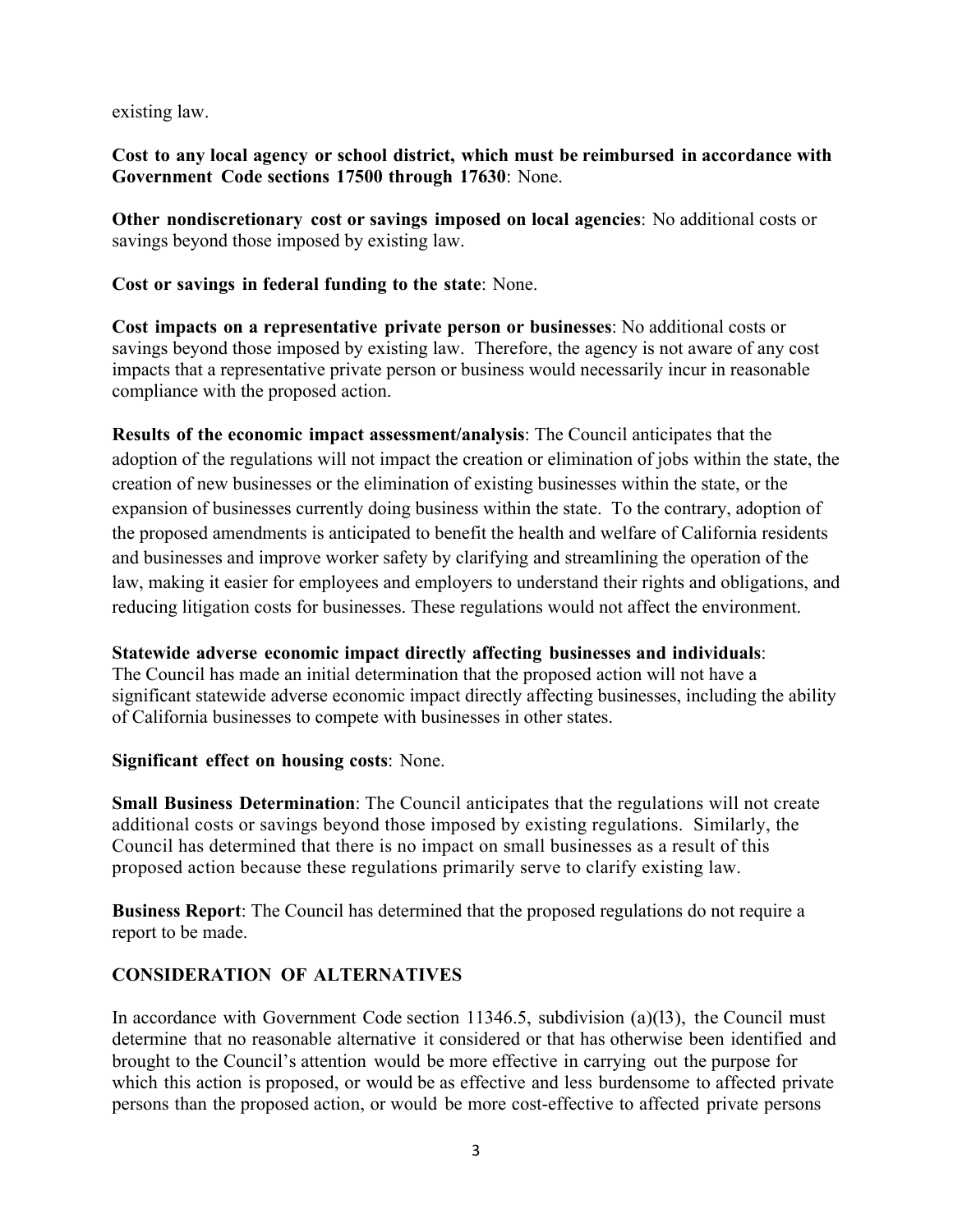and equally effective in implementing the statutory policy or other provision of law.

The Council has thus far not become aware of a better alternative and invites interested persons to present statements or arguments with respect to alternatives to the proposed regulations at the scheduled hearing or during the written comment period.

#### **CONTACT PERSONS**

Inquiries concerning the proposed administrative action may be directed to:

Brian Sperber, Legislative & Regulatory Counsel Department of Fair Employment and Housing 320 West 4th Street, 10th Floor Los Angeles, CA 90013 Telephone: (213) 337-4495 E-mail: brian.sperber@dfeh.ca.gov

The backup contact person for these inquiries is:

Iva Townsel, Senior Legal Analyst Department of Fair Employment and Housing 2218 Kausen Drive, Ste. 100 Elk Grove, CA 95758 Telephone: (916) 585-7104 E-mail: iva.townsel@dfeh.ca.gov

Please direct requests for copies of the proposed text (express terms) of the regulations, the Initial Statement of Reasons, the modified text of the regulations, if any, or other information upon which the rulemaking is based, should other sources be used in the future, to Brian Sperber at the above address.

## **AVAILABILITY OF STATEMENT OF REASONS, TEXT OF PROPOSED REGULATIONS, AND RULEMAKING FILE**

The Council will have the entire rulemaking file available for inspection and copying throughout the rulemaking process at its office at the above Los Angeles address. As of the date this notice is published in the Notice Register, the rulemaking file consists of this notice, the proposed text of the regulations, and the Initial Statement of Reasons. Copies may be obtained by contacting Brian Sperber at the address or phone number listed above.

# **AVAILABILITY OF CHANGED OR MODIFIED TEXT**

After holding the hearing and considering all timely and relevant comments received, the Council may adopt the proposed regulations substantially as described in this notice. If the Council makes modifications that are sufficiently related to the originally proposed text, it will make the modified text (with the changes clearly indicated) available to the public for at least 15 days before the Council adopts the regulations as revised. Please send requests for copies of